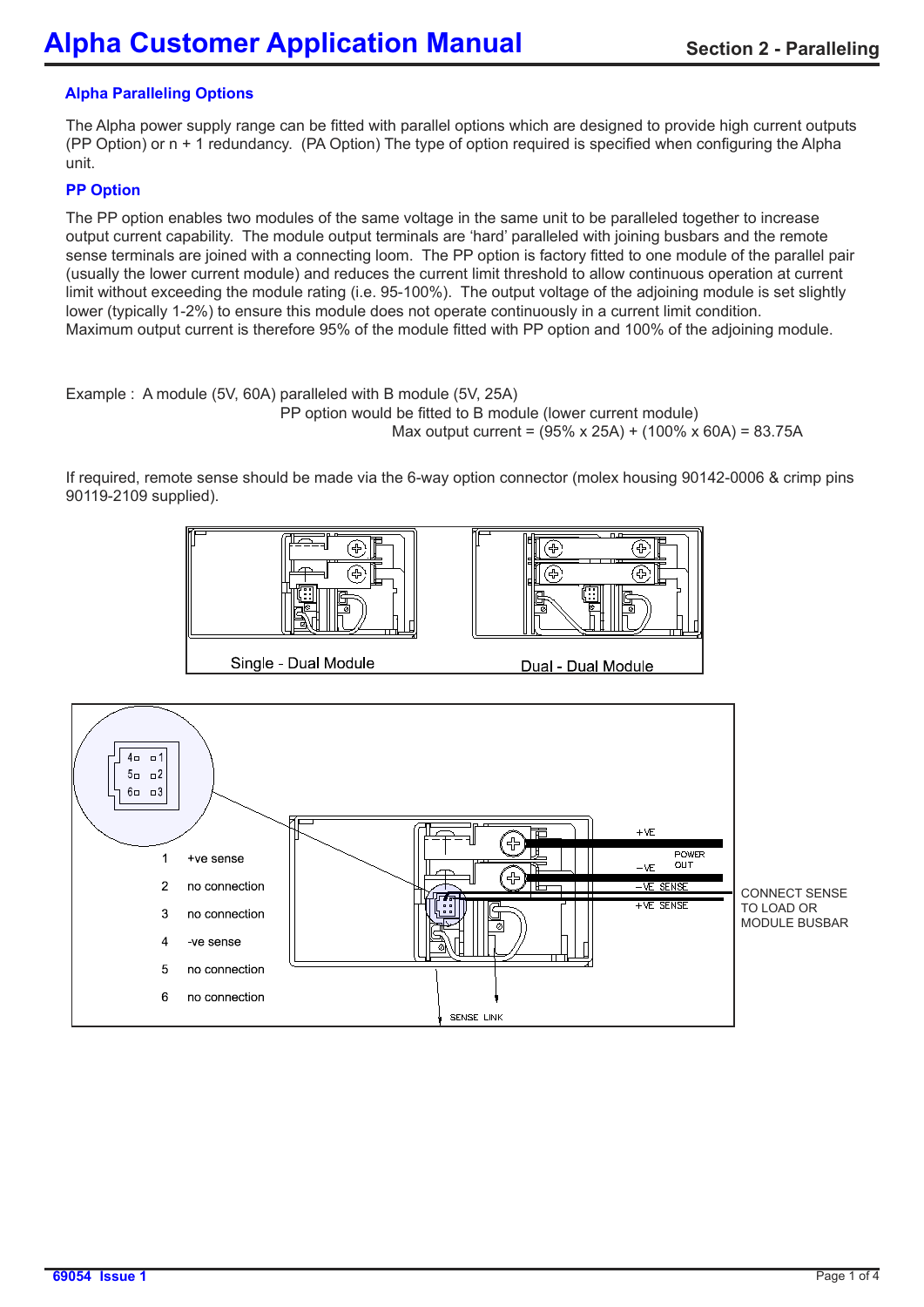# **PA Option**

This option enables two or more modules of the same voltage to share current to the load. The modules can be either in the same unit or in separate units. The option has a Module good signal (open collector output) which indicates the output is within  $+$  /  $-$  10% of the required voltage and that the module is functional.

The PA option allows a system to be wired for  $n + 1$  redundancy by fitting external 'OR-ing' diodes in the positive power cable of each individual module.

## **Sharing Accuracy**

To prevent the good module going into current limit when a short circuit is applied to the other module, the maximum load current must be derated by Vo/10.

e.g. 5A modules derated by 0.5A 24G modules derated by 2.4A

In this application the maximum load current, Io max., is the maximum rated output current of one of the modules (for 1+1).

The sharing accuracy at Iomax is defined as follows: With perfect sharing at Iomax the current from module  $1 = 11 =$  Iomax / 2 Ia = actual current supplied by one module. Accuracy = ((I1 - Ia)/I1) \* 100 Sharing accuracy at I0 max, when Vo = required voltage + / - 1%.  $3.3V$  modules =  $22\%$  $5V$  modules =  $22\%$ 12V modules =  $24%$  $24V$  modules =  $29%$ 

Sharing accuracy at limit of the pull up range

3.3V modules = 26%  $5V$  modules =  $26%$ 12V modules  $= 28%$  $24V$  modules =  $33%$ 

Min load current required for the modules to share = 23%

The current sharing circuit works by increasing or pulling up the output voltage of the module that is not delivering current. Min pull up range = 110% of set voltage.

Fot the modules to share the output voltage of each module must be within set limits of each other i.e. within the capture range. Min Capture range = 5% of set voltage.

Note when the Vo high threshold is reached the sharing circuit is disabled. This may limit the pull-up and capture range.

### **Module Good**

A TTL compatable open - colector signal referenced to -ve output (option connector pin 5).

Min load current to show out of capture range = 34%

Vo high threshold Typ 112.5%  $+$  / - 2.5% at the sense terminals

Vo low threshold Typ 87.5% + / - 2.5% at the sense terminals

Vo low threshold Typ 85% at the power terminals

Max sink current =  $50$ mA for V < 0.8 volts.

 $= 100$ mA for V < 1.5 volts.

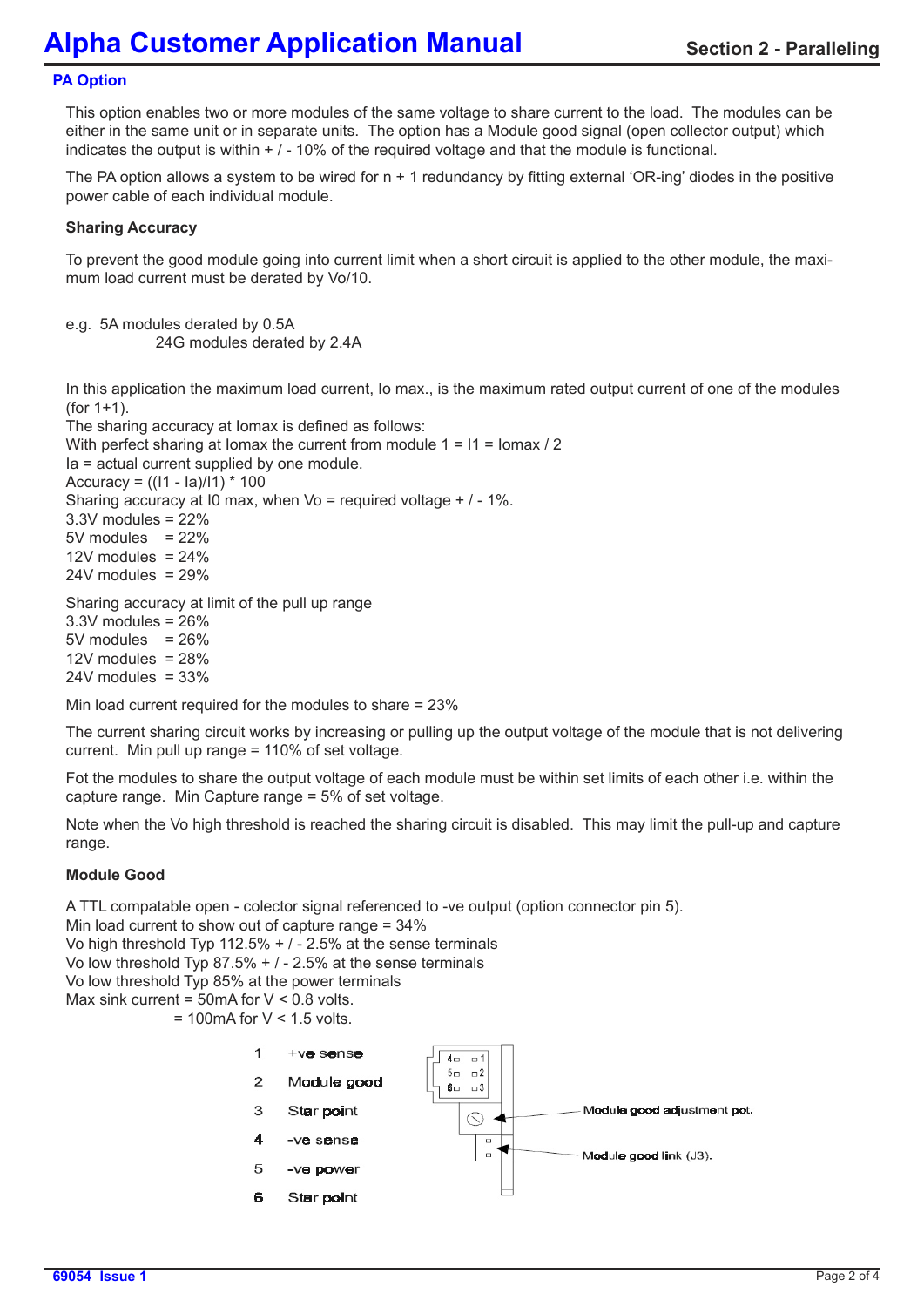## **Module Good Set Up**

This is factory set for the specified output voltage ordered. If there is a requirement to change this setting, the procedure is as follows. Note that the modules are not connected in parallel during this procedure.

- 1. Remove link J3 from the PA board.
- 2. Wire an LED to the Module Good pins as shown in the interface connection section below.
- 3. Set the module to the required output voltage by adjusting the output potentiometer.
- 4. Set the Module Good threshold by turning the option potentiometer fully anti-clockwise, then adjust the potenti ometer clockwise until the LED turns on. Continue adjusting clockwise until the LED just turns off.
- 5. Fit link J3 back in the PA board.

### **Typical Circuit Connections - Module Good**